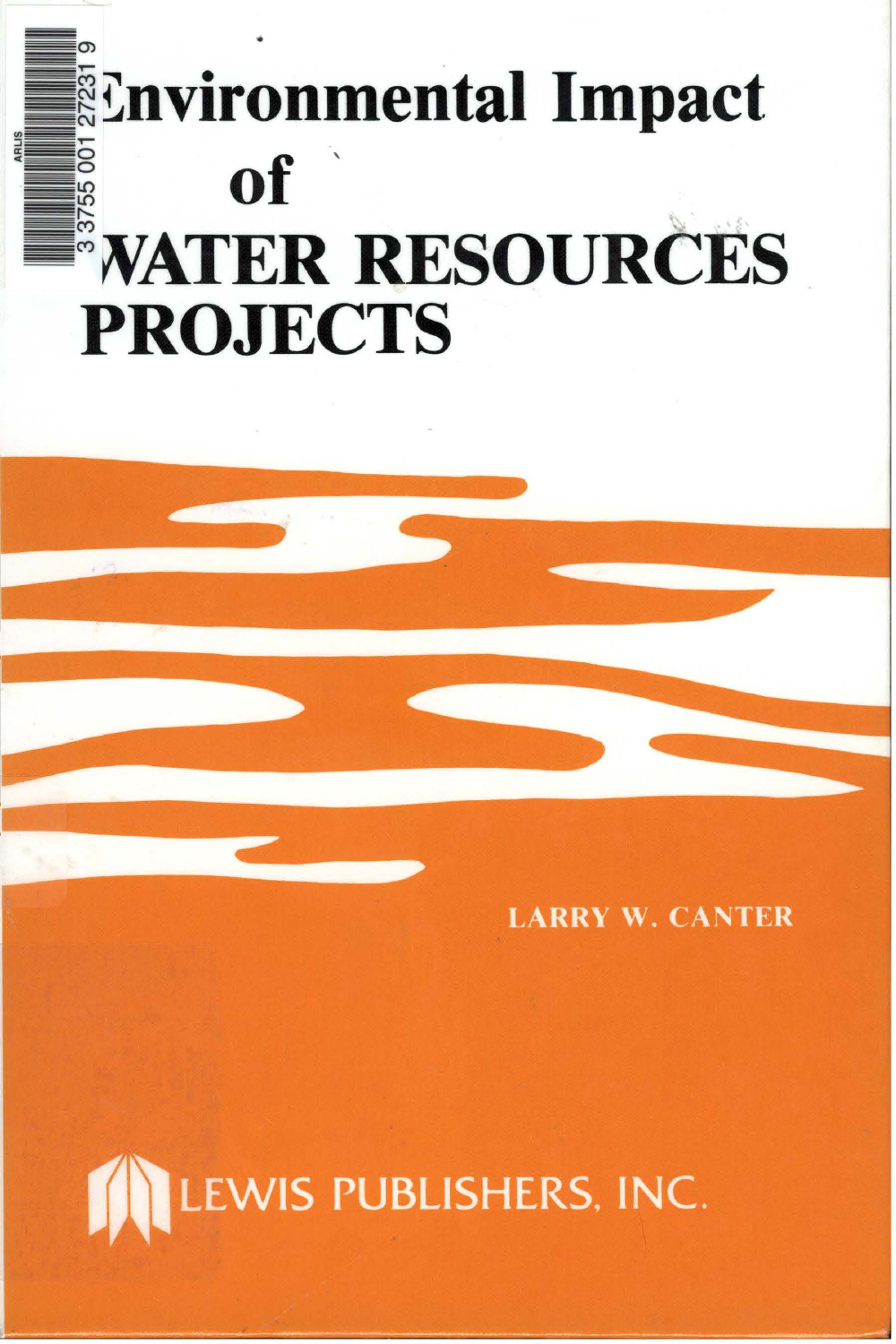# **This document is copyrighted material.**

Alaska Resources Library and Information Services (ARLIS) is providing this excerpt in an attempt to identify and post all documents from the Susitna Hydroelectric Project.

This book is identified as APA no. 3068 in the Susitna Hydroelectric Project Document Index (1988), compiled by the Alaska Power Authority.

It is unable to be posted online in its entirety. Selected pages are displayed here to identify the published work.

The book is available at call number TK1425.S8A23 no.3068 in the ARLIS Susitna collection.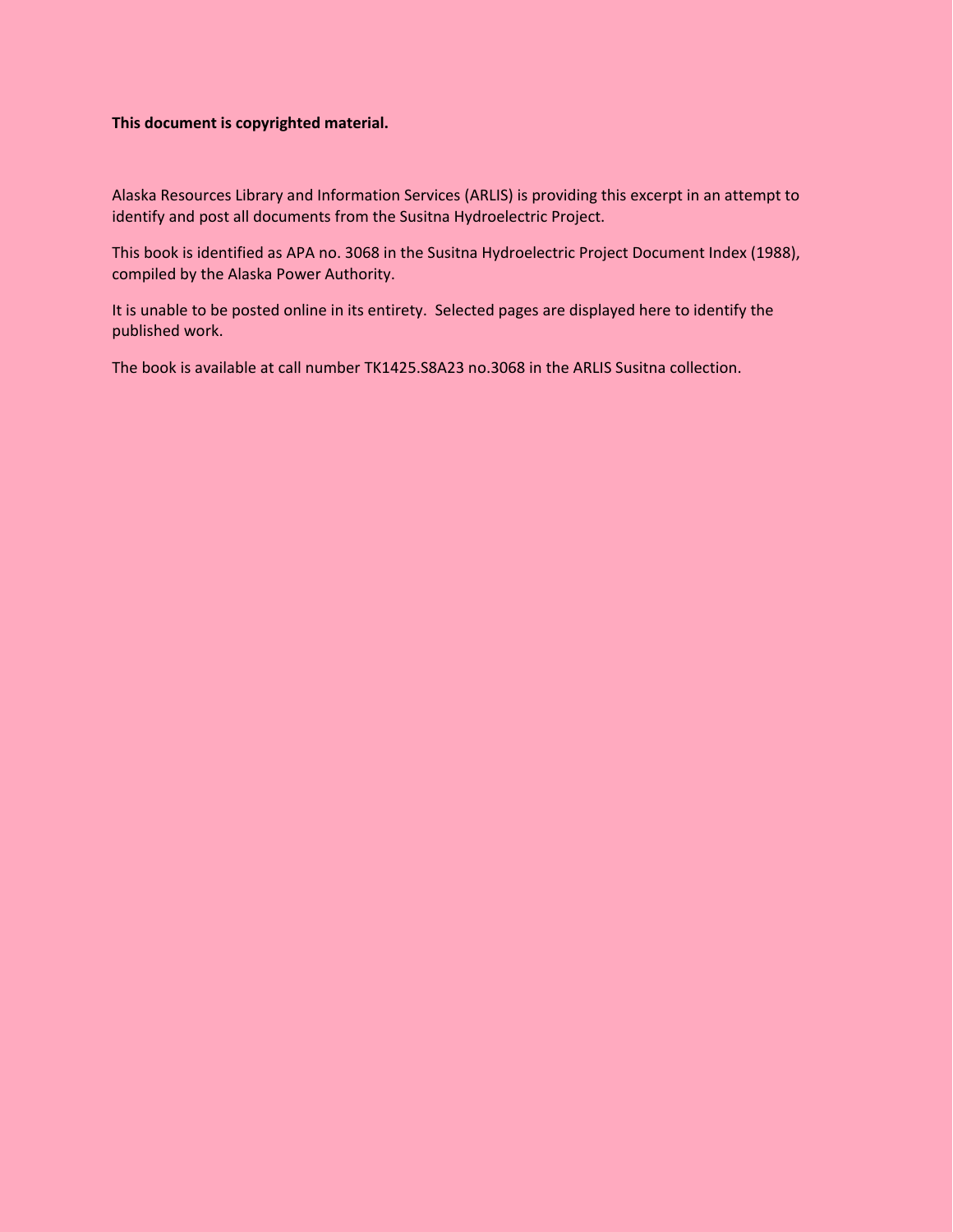

# **Environmental Impacts** of **Water Resources Projects**

by Larry Canter

**Environmental and Ground Water Institute University of Oklahoma** Norman, Oklahoma

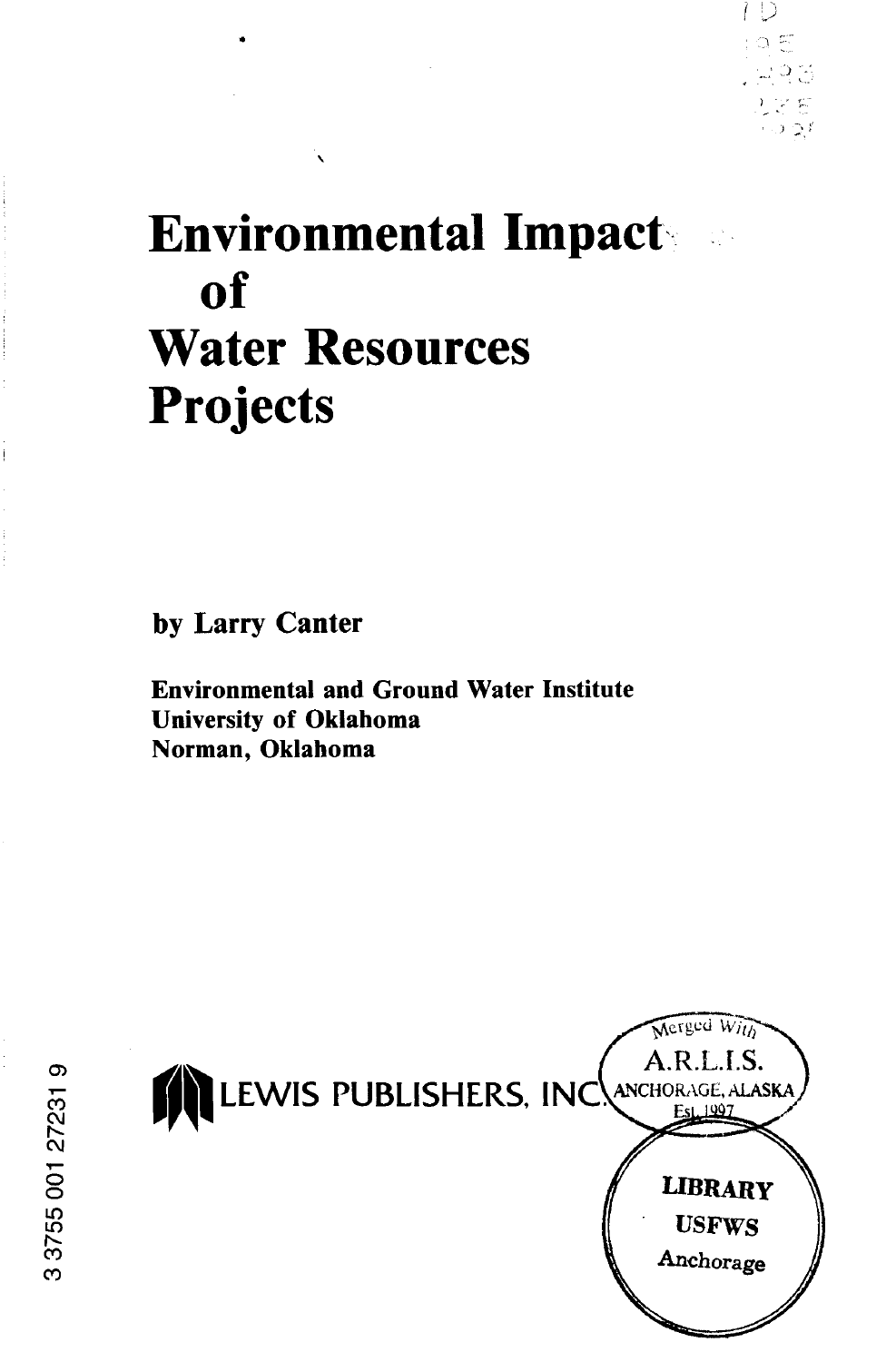#### **CONTENTS**

 $\bar{\mathbf{v}}$ 

•

| Chapter        |                                                                                                                                                                 | Ne. |  |                |
|----------------|-----------------------------------------------------------------------------------------------------------------------------------------------------------------|-----|--|----------------|
|                |                                                                                                                                                                 |     |  |                |
| 1              | INTRODUCTION. .                                                                                                                                                 |     |  | 1              |
|                | Objective and Scope of This Book.                                                                                                                               |     |  | $\mathbf{1}$   |
|                | Organization of This Book<br>$\sim$ $\sim$                                                                                                                      |     |  | $\overline{2}$ |
|                | Impacts of Water Resources Projects and Operations.                                                                                                             |     |  | 3              |
|                | Impacts of Types of Pollutants.                                                                                                                                 |     |  | 17             |
|                | Describing the Affected Environment $\cdots$                                                                                                                    |     |  | 21             |
|                | Impact Prediction and Assessment.                                                                                                                               |     |  | 25             |
|                | Methodologies for Impact Assessment and Decision-making                                                                                                         |     |  | 34             |
|                | Additional Issues and Information                                                                                                                               |     |  | 39             |
|                | Summary.<br>$\sim$ $\sim$ $\sim$ $\sim$<br>$\ddot{\phantom{1}}$<br>$\ddot{\phantom{1}}$                                                                         |     |  | 42             |
|                | Selected References.                                                                                                                                            |     |  | 43             |
| $\overline{2}$ | ENVIRONMENTAL IMPACT STUDIES FOR DAMS AND RESERVOIRS.                                                                                                           |     |  | 77             |
|                | Impact Identification                                                                                                                                           |     |  | 77             |
|                | Baseline Studies.<br>$\ddot{\phantom{1}}$<br>$\sim$ $\sim$ $\sim$ $\sim$<br>$\cdot$<br>$\cdot$<br>$\ddot{\phantom{1}}$<br>$\sim$ $\sim$<br>$\ddot{\phantom{a}}$ |     |  | 84             |
|                | Impact Prediction.<br>$\ddot{\phantom{a}}$<br>$\ddot{\phantom{a}}$                                                                                              |     |  | 88             |
|                | Qualitative Approach                                                                                                                                            |     |  | 89             |
|                | Simple Quantitative Approach.                                                                                                                                   |     |  | 91             |
|                | Quantitative Approach with Multi-factor Models.                                                                                                                 |     |  | 96             |
|                | Impact Assessment                                                                                                                                               |     |  | 99             |
|                | Methodologies for Trade-off Analyses and Decision-making                                                                                                        |     |  | 100            |
|                | Summary.                                                                                                                                                        |     |  | 103            |
|                | Selected References.                                                                                                                                            |     |  | 104            |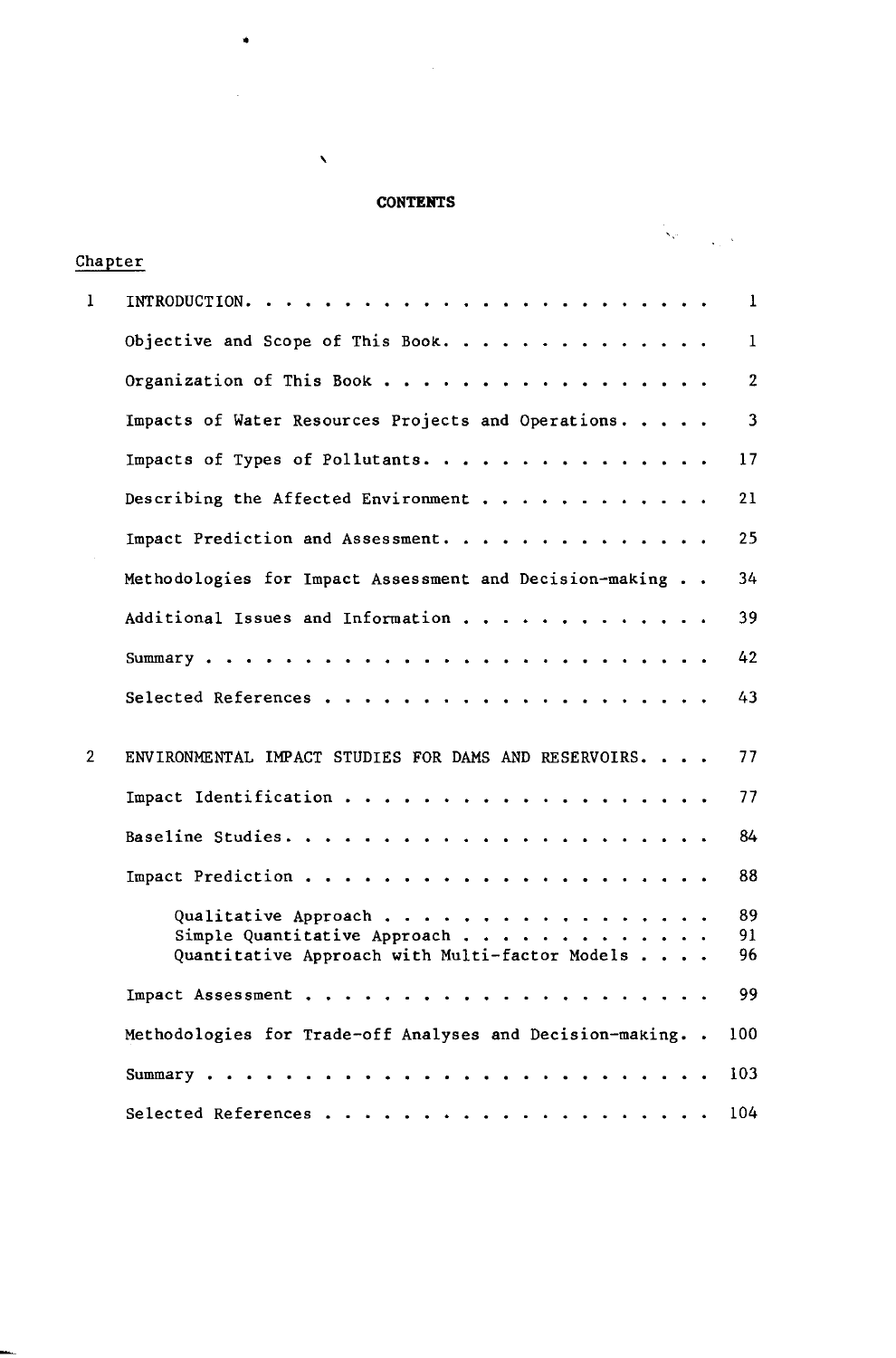#### Chapt er

| 3 | ENVIRONMENTAL IMPACT STUDIES FOR CHANNELIZATION PROJECTS    | 111 |
|---|-------------------------------------------------------------|-----|
|   | Impact Identification                                       | 111 |
|   | Impacts on Stream Flows.<br>$\bullet$                       | 111 |
|   |                                                             |     |
|   | Impacts on Water Quality<br>$\bullet$ . $\bullet$ .         | 112 |
|   | Impacts on Aquatic Ecosystems.                              | 112 |
|   | Impacts on Terrestrial Ecosystems                           | 115 |
|   | Baseline Studies. .                                         | 116 |
|   | Impact Prediction                                           | 116 |
|   | Qualitative Approach                                        | 117 |
|   |                                                             | 117 |
|   | Quantitative Mathematical Model Approach                    |     |
|   | Quantitative Physical Model Approach                        | 117 |
|   | Impact Assessment<br>$\ddot{\phantom{a}}$                   | 118 |
|   | Methodologies for Trade-off Analyses and Decision-making    | 118 |
|   |                                                             |     |
|   | Summary $\cdots$<br>$\sim$ $\sim$ $\sim$                    | 119 |
|   | Selected References                                         | 119 |
| 4 | ENVIRONMENTAL IMPACT STUDIES FOR DREDGING PROJECTS. .       | 121 |
|   | Impact Identification                                       | 121 |
|   | Dredging Technology.                                        | 121 |
|   | Impacts on the Area Being Dredged.<br>$\bullet$             | 123 |
|   | Impacts from Open Water Disposal                            | 124 |
|   |                                                             |     |
|   | Impacts from Land Disposal<br>$\bullet$ . $\bullet$         | 125 |
|   | Baseline Studies                                            | 126 |
|   | Impact Prediction<br>$\bullet$ . $\bullet$ . $\bullet$      | 127 |
|   | Qualitative Approach                                        | 127 |
|   |                                                             |     |
|   | Quantitative Mathematical Model Approach                    | 128 |
|   | Quantitative/Qualitative Approach Based on                  |     |
|   | Laboratory/Field Studies                                    | 128 |
|   | Impact Assessment                                           | 129 |
|   | Methodologies for Trade-off Analyses and Decision-making. . | 130 |
|   | $Summarv$                                                   | 131 |
|   | Selected References                                         | 132 |

'

•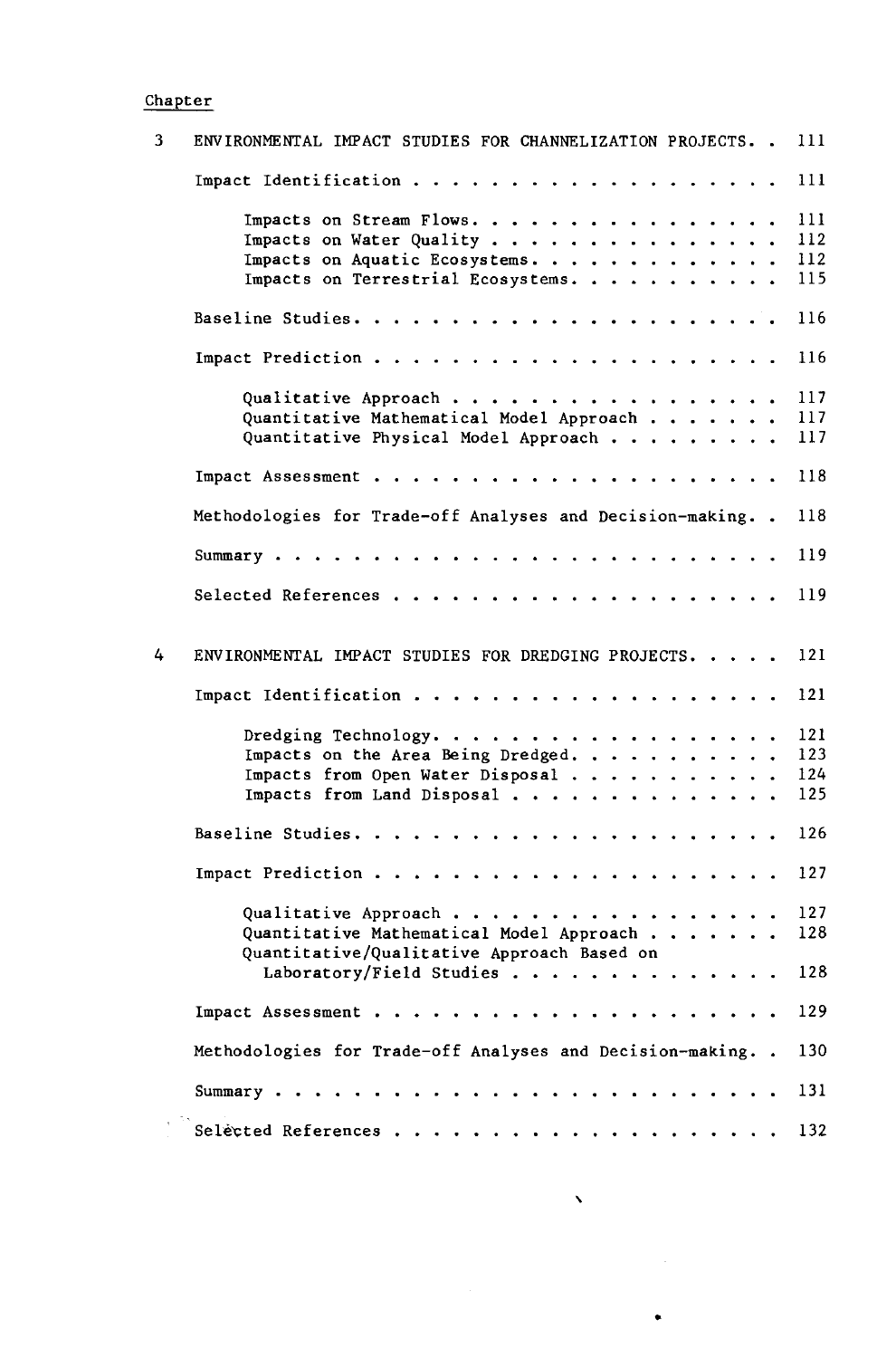Chapter

 $\ddot{\phantom{0}}$ 

| 5<br>ENVIRONMENTAL IMPACT STUDIES FOR OTHER WATER RESOURCES<br>PROJECTS.                                       | 135 |
|----------------------------------------------------------------------------------------------------------------|-----|
| Irrigation Projects                                                                                            | 135 |
| Major Flow-altering Projects                                                                                   | 136 |
| Land Creation Projects.                                                                                        | 138 |
| Shoreline Projects. $\cdots$ .                                                                                 | 139 |
| Summary $\ldots$                                                                                               | 140 |
| Selected References.                                                                                           | 141 |
| APPENDIX A -- IMPACTS OF IMPOUNDMENT PROJECTS. .                                                               | 143 |
| APPENDIX B $-$ IMPACTS OF CHANNELIZATION PROJECTS $\cdot$ $\cdot$ $\cdot$ $\cdot$                              | 173 |
| APPENDIX C $-$ impacts of DREDGING PROJECTS $\cdot$                                                            | 183 |
| APPENDIX D $-$ impacts of other water resources projects.                                                      | 197 |
| APPENDIX E -- IMPACTS OF NONPOINT SOURCES OF POLLUTANTS ON<br>WATER ENVIRONMENT.                               | 211 |
| APPENDIX F -- TRANSPORT AND FATE OF POLLUTANTS IN THE WATER<br>ENVIRONMENT                                     | 227 |
| APPENDIX G -- BASELINE STUDIES OF THE WATER ENVIRONMENT.                                                       | 233 |
| APPENDIX H -- ENVIRONMENTAL INDICES AND INDICATORS.                                                            | 247 |
| APPENDIX I -- WATER QUANTITY/QUALITY IMPACT PREDICTION AND<br>ASSESSMENT.                                      | 255 |
| APPENDIX J -- BIOLOGICAL IMPACT PREDICTION AND ASSESSMENT.                                                     | 273 |
| APPENDIX K -- ESTUARINE IMPACT PREDICTION AND ASSESSMENT.                                                      | 285 |
| APPENDIX L -- GROUND WATER, NOISE, CULTURAL, VISUAL AND SOCIO-<br>ECONOMIC IMPACT PREDICTION AND ASSESSMENT. . | 293 |
| APPENDIX M -- METHODOLOGIES FOR TRADE-OFF ANALYSES AND<br>DECISION-MAKING. .                                   | 303 |
| APPENDIX N -- PUBLIC PARTICIPATION IN WATER RESOURCES<br>PLANNING.                                             | 317 |
| APPENDIX O -- IMPACT MITIGATION MEASURES.                                                                      | 325 |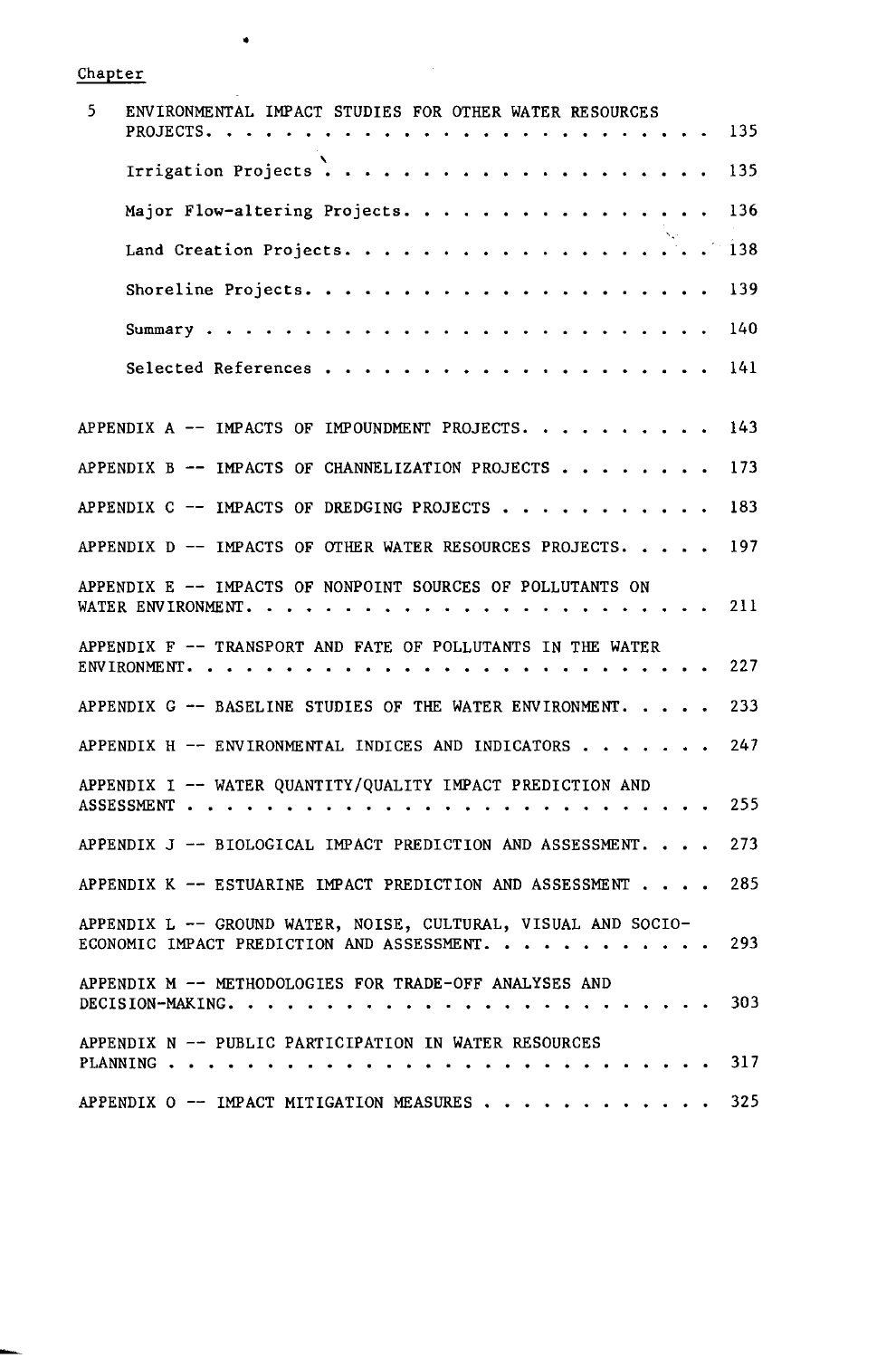## Chapter

 $\langle \cdot \rangle_{\chi}$ 

|  | APPENDIX P -- RELATED ISSUES, AND INFORMATION (ACID RAIN, |  |  |  |  |
|--|-----------------------------------------------------------|--|--|--|--|
|  | POST-EIS AUDITS, AND GENERAL REFERENCES) 331              |  |  |  |  |
|  |                                                           |  |  |  |  |

 $\ddot{\phantom{0}}$ 

 $\bullet$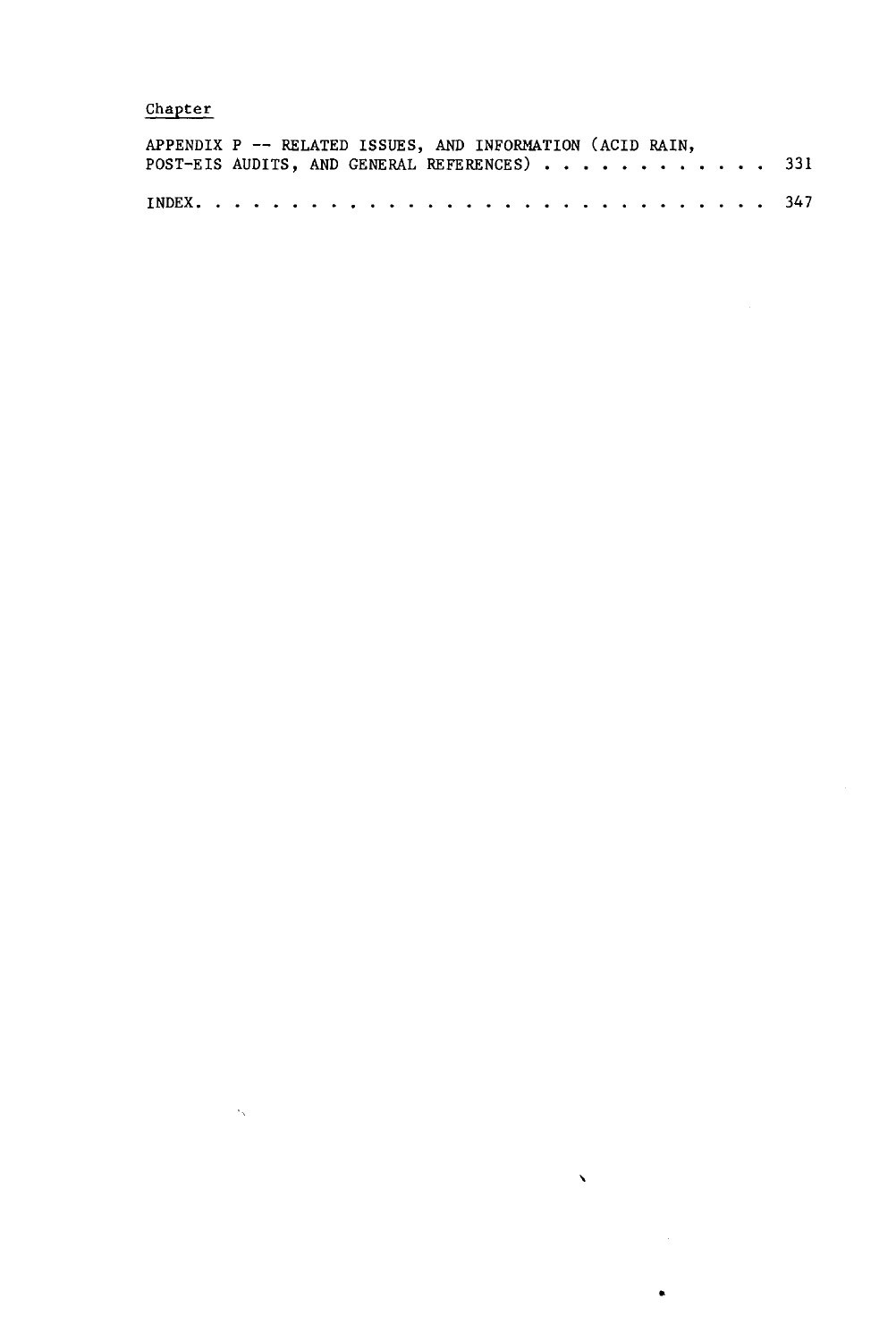#### **LIST OF TABLES**

Q.

•

**`** 

| Table           |                                                                                                                                                                                                              |  |                   |
|-----------------|--------------------------------------------------------------------------------------------------------------------------------------------------------------------------------------------------------------|--|-------------------|
| $\mathbf{I}$    | Summary of Selected Reference Materials                                                                                                                                                                      |  | 4                 |
| $\overline{2}$  | Summary of References on the Impacts of Impoundment<br>Projects. $\cdots$ .                                                                                                                                  |  | 6                 |
| $\overline{3}$  | Summary of References on the Impacts of Channelization<br>Projects.                                                                                                                                          |  | 11                |
| 4               | Summary of References on the Impacts of Dredging<br>Projects.                                                                                                                                                |  | 13                |
| 5.              | Summary of References on the Impacts of Other Water<br>Resources Projects.                                                                                                                                   |  | 15                |
| 6.              | Summary of References on the Impacts of Nonpoint Sources<br>of Pollutants on Water Environment.                                                                                                              |  | 18                |
| 7               | Summary of References on the Transport and Fate of<br>Pollutants in the Water Environment $\cdots$ ,                                                                                                         |  | 21                |
| 8               | Summary of References on Baseline Studies of the Water<br>Environment<br>$\begin{array}{cccccccccccccc} \bullet & \bullet & \bullet & \bullet & \bullet & \bullet & \bullet & \bullet & \bullet \end{array}$ |  | $22 \overline{ }$ |
| 9               | Summary of References on Environmental Indices and<br>Indicators                                                                                                                                             |  | 24                |
| 10              | Summary of References on Water Quantity/Quality Impact<br>Prediction and Assessment                                                                                                                          |  | 25                |
| 11              | Summary of References on Biological Impact Prediction<br>and Assessment.                                                                                                                                     |  | 29                |
| 12 <sup>2</sup> | Summary of References on Estuarine Impact Prediction<br>and Assessment. .                                                                                                                                    |  | 31                |
| 13              | Summary of References on Ground Water, Noise, Cultural,<br>Visual and Socio-economic Impact Prediction and<br>Assessment.<br>$\cdots$                                                                        |  | 32                |
| 14              | Summary of References on Methodologies for Trade-off<br>Analyses and Decision-making.                                                                                                                        |  | 34                |
| 15              | Summary of References on Public Participation in Water                                                                                                                                                       |  | 37                |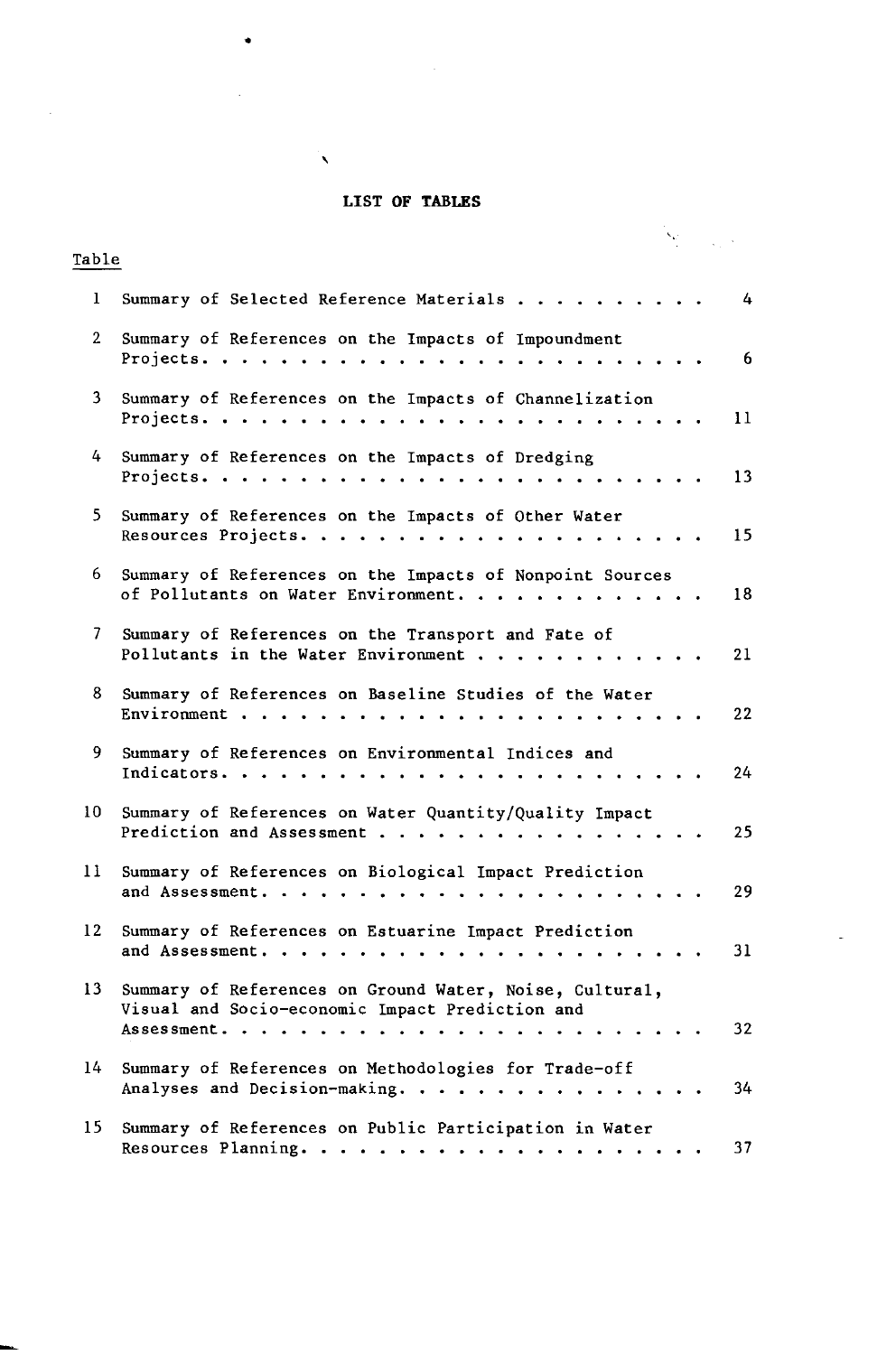# **Table**

 $\label{eq:2} \mathcal{L}^{(1)}(\mathcal{E}_{\mathcal{E}}) = \mathcal{L}^{(1)}(\mathcal{E}_{\mathcal{E}}) \otimes \mathcal{L}^{(2)}(\mathcal{E}_{\mathcal{E}})$ 

| 16 | Summary of References on Impact Mitigation Measures                                                          | 39 |
|----|--------------------------------------------------------------------------------------------------------------|----|
| 17 | Summary of References on Related Issues and Information                                                      | 40 |
| 18 | Checklist of Potential Impacts from Impoundment Projects<br>$(U.S.$ Environmental Protection Agency, 1976b)  | 78 |
| 19 | Checklist of Biophysical and Cultural Environment Factors<br>for Impoundment Project (Canter and Hill, 1979) | 84 |
| 20 | Steps Related to Sampling Network Design (Sanders, 1980)                                                     | 87 |
| 21 | Representative Rates of Erosion from Various Land Uses<br>(U.S. Environmental Protection Agency, 1973).      | 92 |

 $\sum_{\substack{ \alpha \in \mathbb{Z}^d \\ \alpha \in \mathbb{Z}^d}} \sum_{\substack{ \alpha \in \mathbb{Z}^d \\ \alpha \in \mathbb{Z}^d}} \frac{1}{\alpha} \sum_{\substack{ \alpha \in \mathbb{Z}^d \\ \alpha \in \mathbb{Z}^d}} \frac{1}{\alpha} \sum_{\substack{ \alpha \in \mathbb{Z}^d \\ \alpha \in \mathbb{Z}^d}} \frac{1}{\alpha} \sum_{\substack{ \alpha \in \mathbb{Z}^d \\ \alpha \in \mathbb{Z}^d}} \frac{1}{\alpha} \sum_{\substack{ \alpha \in \mathbb{Z}^d \\ \alpha \$ 

•